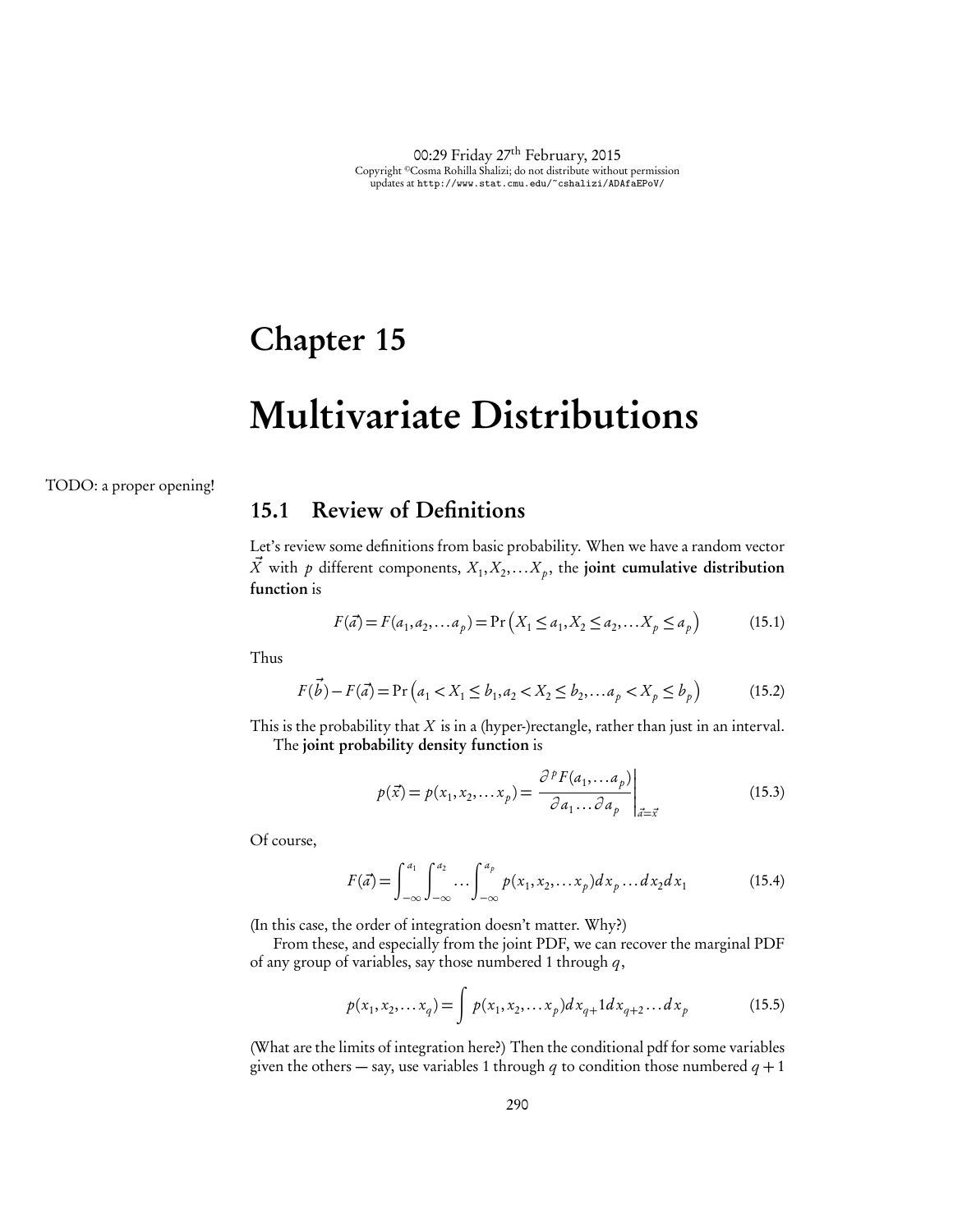through  $p$  — just comes from division:

$$
p(x_{q+1}, x_{q+2}, \dots x_p | X_1 = x_1, \dots X_q = x_q) = \frac{p(x_1, x_2, \dots x_p)}{p(x_1, x_2, \dots x_q)}
$$
(15.6)

These two tricks can be iterated, so, for instance,

$$
p(x_3|x_1) = \int p(x_3, x_2|x_1) dx_2
$$
 (15.7)

[[TODO: Some non-Gaussian examples]]

#### 15.2 Multivariate Gaussians

The multivariate Gaussian is just the generalization of the ordinary Gaussian to vectors. Scalar Gaussians are parameterized by a mean  $\mu$  and a variance  $\sigma^2$ , so we write  $X \sim \mathcal{N}(\mu, \sigma^2)$ . Multivariate Gaussians, likewise, are parameterized by a mean vector  $\vec{\mu}$ , and a variance-covariance matrix  $\Sigma$ , written  $\vec{X} \sim \mathcal{MVN}(\vec{\mu}, \Sigma)$ . The components of  $\vec{\mu}$  are the means of the different components of  $\vec{X}.$  The  $i,j^{\text{th}}$  component of  $\Sigma$  is the covariance between  $X_i$  and  $X_j$  (so the diagonal of  $\Sigma$  gives the component variances).

Just as the probability density of scalar Gaussian is

$$
p(x) = (2\pi\sigma^2)^{-1/2} \exp\left\{-\frac{1}{2}\frac{(x-\mu)^2}{\sigma^2}\right\}
$$
 (15.8)

the probability density of the multivariate Gaussian is

$$
p(\vec{x}) = (2\pi \det \Sigma)^{-p/2} \exp\left\{-\frac{1}{2}(\vec{x} - \vec{\mu}) \cdot \Sigma^{-1}(\vec{x} - \vec{\mu})\right\}
$$
(15.9)

Finally, remember that the parameters of a Gaussian change along with linear transformations

$$
X \sim \mathcal{N}(\mu, \sigma^2) \Longleftrightarrow aX + b \sim \mathcal{N}(a\mu + b, a^2\sigma^2)
$$
 (15.10)

and we can use this to "standardize" any Gaussian to having mean 0 and variance 1 (by looking at  $\frac{X-\mu}{\sigma}$ ). Likewise, if

$$
\vec{X} \sim \mathcal{M} \mathcal{V} \mathcal{N}(\vec{\mu}, \Sigma) \tag{15.11}
$$

then

$$
\mathbf{a}\vec{X} + \vec{b} \sim \mathcal{M}\mathcal{V}\mathcal{N}(\mathbf{a}\vec{\mu} + \vec{b}, \mathbf{a}\Sigma\mathbf{a}^T) \tag{15.12}
$$

In fact, the analogy between the ordinary and the multivariate Gaussian is so complete that it is very common to not really distinguish the two, and write  $N$  for both.

The multivariate Gaussian density is most easily visualized when  $p = 2$ , as in Figure 15.1. The probability contours are ellipses. The density changes comparatively slowly along the major axis, and quickly along the minor axis. The two points marked  $+$  in the figure have equal geometric distance from  $\vec{\mu}$ , but the one to its right lies on a higher probability contour than the one above it, because of the directions of their displacements from the mean.

00:29 Friday 27th February, 2015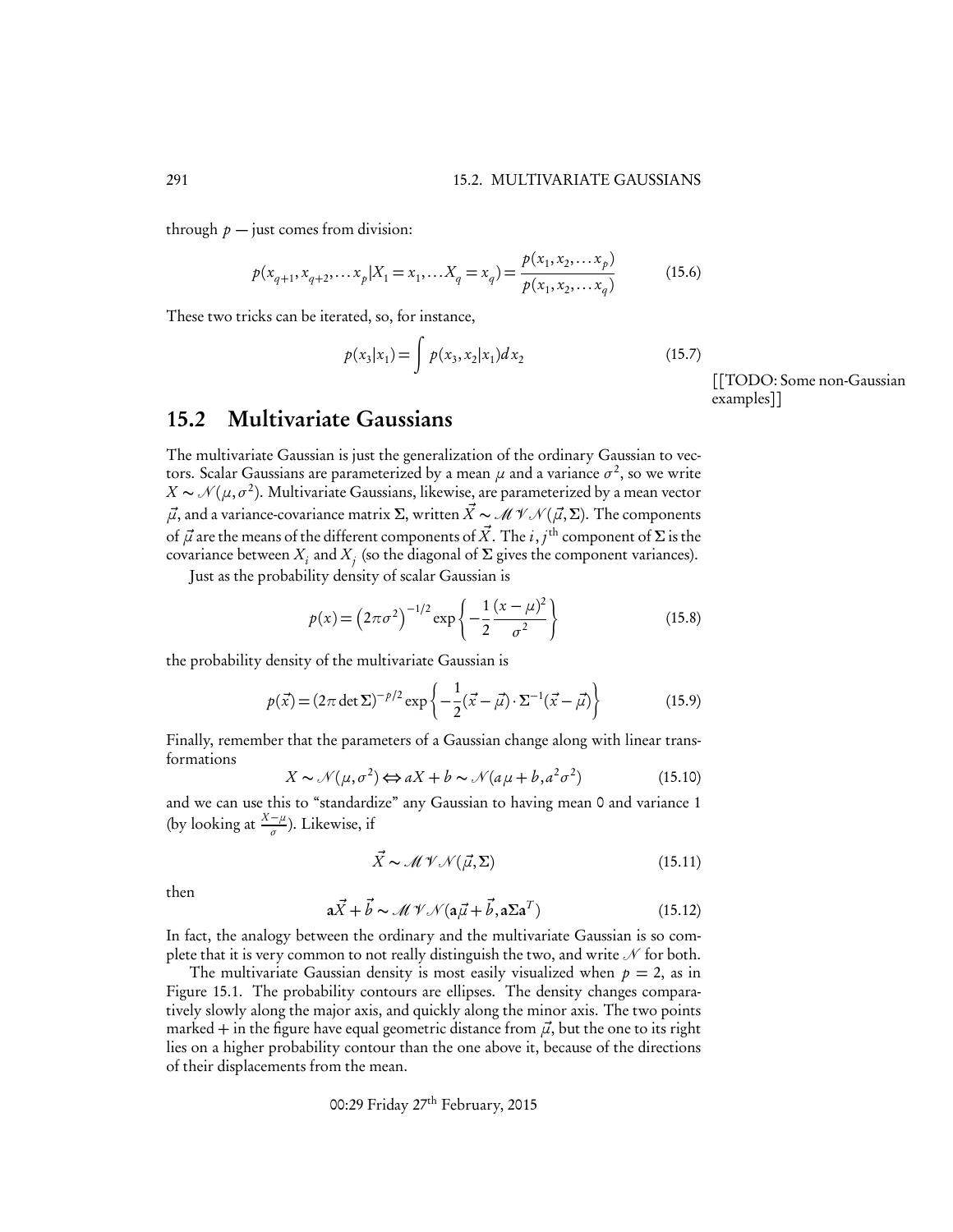

```
library(mvtnorm)
x.points <- seq(-3,3,length.out=100)
y.points <- x.points
z <- matrix(0,nrow=100,ncol=100)
mu \leftarrow c(1,1)sigma \leftarrow matrix(c(2,1,1,1),nrow=2)
for (i in 1:100) {
  for (j in 1:100) {
     z[i,j] <- dmvnorm(c(x.points[i],y.points[j]),mean=mu,sigma=sigma)
  }
}
```
contour(x.points,y.points,z)

FIGURE 15.1: *Probability density contours for a two-dimensional multivariate Gaussian, with mean*  $\vec{\mu} =$  $\begin{pmatrix} 1 \end{pmatrix}$ 1  $\bigg)$  (solid dot), and variance matrix  $\Sigma = \left( \begin{array}{cc} 2 & 1 \ 1 & 1 \end{array} \right)$ *. Using* expand.grid*, as in Chapter 4, would be more elegant coding than this double* for *loop.*

00:29 Friday 27th February, 2015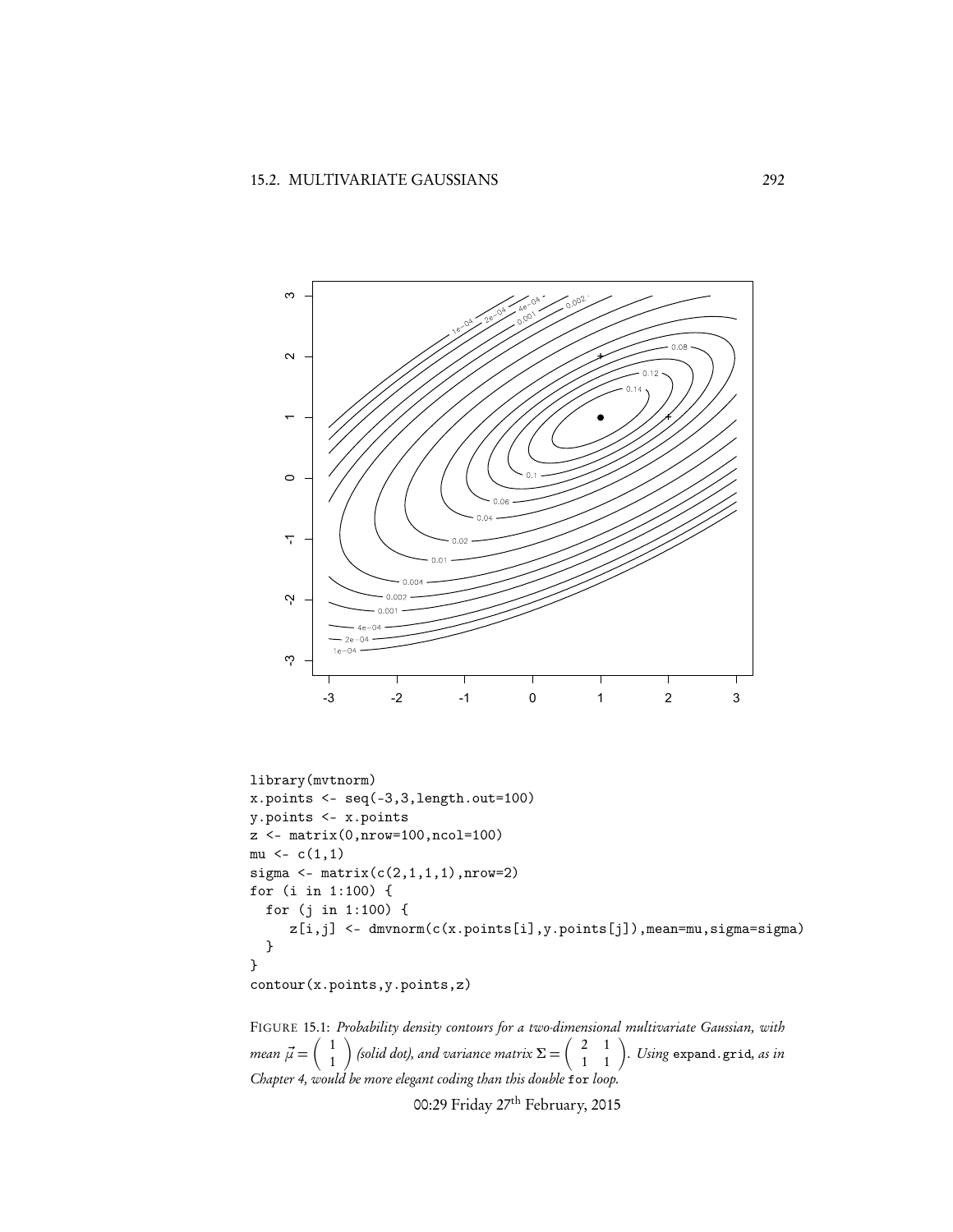#### 15.2.1 Linear Algebra and the Covariance Matrix

We can use some facts from linear algebra to understand the general pattern here, for arbitrary multivariate Gaussians in an arbitrary number of dimensions. The covariance matrix  $\Sigma$  is symmetric and positive-definite, so we know from matrix algebra that it can be written in terms of its eigenvalues and eigenvectors:

$$
\Sigma = \mathbf{v}^T \mathbf{dv} \tag{15.13}
$$

where d is the diagonal matrix of the eigenvalues of  $\Sigma$ , and v is the matrix whose columns are the eigenvectors of  $\Sigma$ . (Conventionally, we put the eigenvalues in d in order of decreasing size, and the eigenvectors in v likewise, but it doesn't matter so long as we're consistent about the ordering.) Because the eigenvectors are all of length 1, and they are all perpendicular to each other, it is easy to check that  $v^T v = I$ , so  $\mathbf{v}^{-1} = \mathbf{v}^T$  and  $\mathbf{v}$  is an orthogonal matrix. What actually shows up in the equation for the multivariate Gaussian density is  $\Sigma^{-1}$ , which is

$$
(\mathbf{v}^T \mathbf{dv})^{-1} = \mathbf{v}^{-1} \mathbf{d}^{-1} (\mathbf{v}^T)^{-1} = \mathbf{v}^T \mathbf{d}^{-1} \mathbf{v}
$$
 (15.14)

Geometrically, orthogonal matrices represent rotations. Multiplying by v rotates the coordinate axes so that they are parallel to the eigenvectors of  $\Sigma$ . Probabilistically, this tells us that the axes of the probability-contour ellipse are parallel to those eigenvectors. The radii of those axes are proportional to the square roots of the eigenvalues. To see *that*, look carefully at the math. Fix a level for the probability density whose contour we want, say  $f_0$ . Then we have

$$
f_0 = (2\pi \det \Sigma)^{-p/2} \exp\left\{-\frac{1}{2}(\vec{x} - \vec{\mu}) \cdot \Sigma^{-1}(\vec{x} - \vec{\mu})\right\}
$$
(15.15)

$$
c = (\vec{x} - \vec{\mu}) \cdot \Sigma^{-1} (\vec{x} - \vec{\mu}) \tag{15.16}
$$

$$
= (\vec{x} - \vec{\mu})^T \mathbf{v}^T \mathbf{d}^{-1} \mathbf{v} (\vec{x} - \vec{\mu}) \tag{15.17}
$$

$$
= (\vec{x} - \vec{\mu})^T \mathbf{v}^T \mathbf{d}^{-1/2} \mathbf{d}^{-1/2} \mathbf{v} (\vec{x} - \vec{\mu})
$$
 (15.18)

$$
= \left( \mathbf{d}^{-1/2} \mathbf{v}(\vec{x} - \vec{\mu}) \right)^T \left( \mathbf{d}^{-1/2} \mathbf{v}(\vec{x} - \vec{\mu}) \right) \tag{15.19}
$$

$$
= \left\| \mathbf{d}^{-1/2} \mathbf{v}(\vec{x} - \vec{\mu}) \right\|^2 \tag{15.20}
$$

where *c* combines  $f_0$  and all the other constant factors, and  $d^{-1/2}$  is the diagonal matrix whose entries are one over the square roots of the eigenvalues of  $\Sigma$ . The  $v(\vec{x}$  $\vec{\mu}$  term takes the displacement of  $\vec{x}$  from the mean,  $\vec{\mu}$ , and replaces the components of that vector with its projection on to the eigenvectors. Multiplying by  $d^{-1/2}$  then scales those projections, and so the radii have to be proportional to the square roots of the eigenvalues.<sup>1</sup>

 $1$ If you know about principal components analysis and think that all this manipulation of eigenvectors and eigenvalues of the covariance matrix seems familiar, you're right; this was one of the ways in which PCA was originally discovered. But PCA does not require any distributional assumptions. If you do not know about PCA, wait for Chapter 18.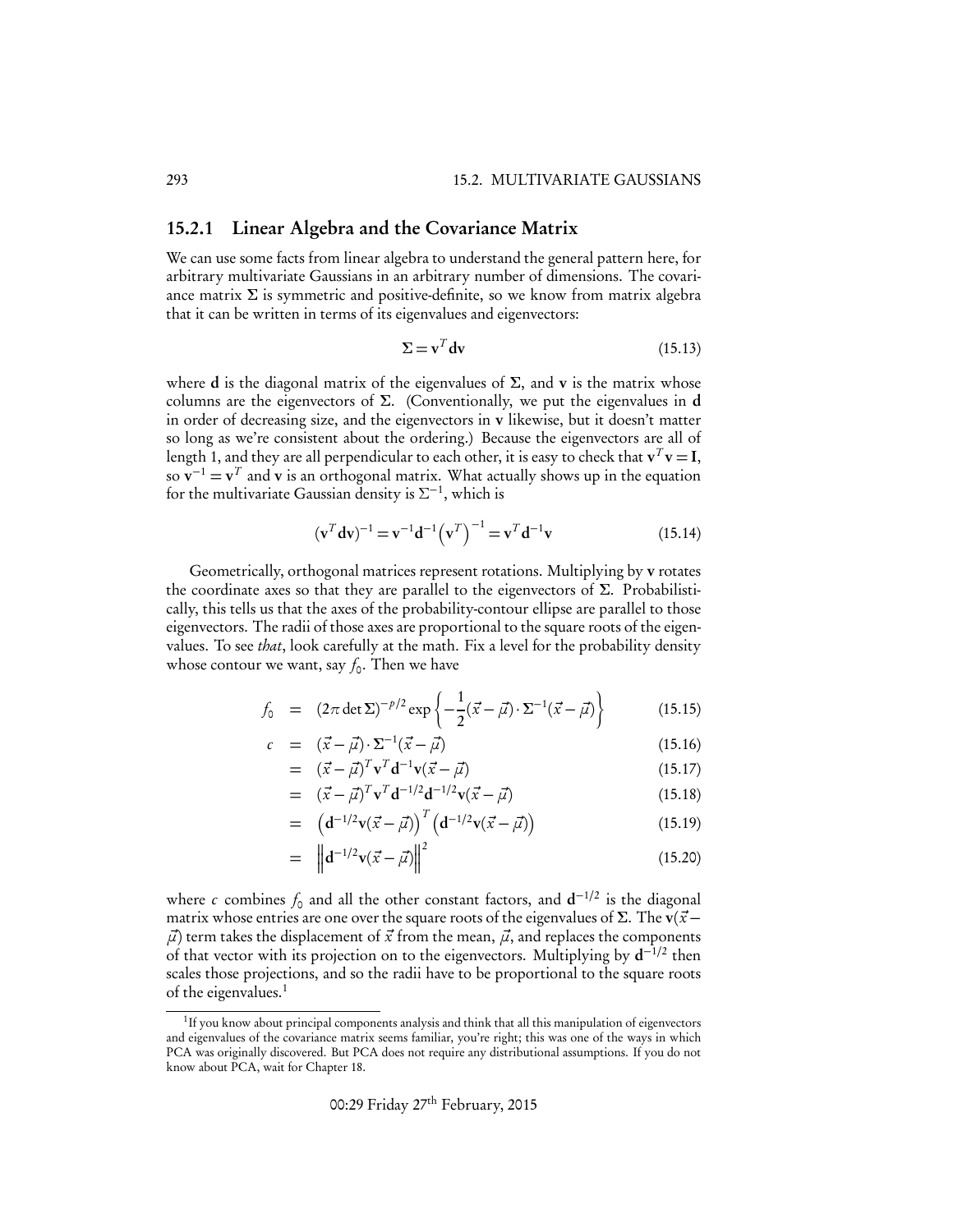#### 15.2.2 Conditional Distributions and Least Squares

Suppose that  $\vec{X}$  is bivariate, so  $p = 2$ , with mean vector  $\vec{m}u = (\mu_1, \mu_2)$ , and variance matrix  $\left[\begin{array}{cc} \Sigma_{11} & \Sigma_{12} \\ \Sigma_{21} & \Sigma_{22} \end{array}\right]$ . One can show (exercise!) that the conditional distribution of  $X_2$  given  $X_1$  is Gaussian, and in fact

$$
X_2|X_1 = x_1 \sim \mathcal{N}(\mu_2 + \Sigma_{21}\Sigma_{11}^{-1}(x_1 - \mu_1), \Sigma_{22} - \Sigma_{21}\Sigma_{11}^{-1}\Sigma_{12})
$$
(15.21)

To understand what is going on here, remember from Chapter 1 that the optimal slope for linearly regressing  $X_2$  on  $X_1$  would be Cov  $[X_2, X_1]$  /Var  $[X_1]$ . This is *precisely* the same as  $\Sigma_{21}\Sigma_{11}^{-1}$ . So in the bivariate Gaussian case, the best linear regression and the optimal regression are exactly the same — there is no need to consider nonlinear regressions. Moreover, we get the same conditional variance for each value of  $x_1$ , so the regression of  $X_2$  on  $X_1$  is homoskedastic, with independent Gaussian noise. This is, in short, exactly the situation which all the standard regression formulas aim at.

More generally, if  $X_1, X_2, \ldots X_p$  are multivariate Gaussian, then conditioning on  $X_1,...X_q$  gives the remaining variables  $X_{q+1},...X_p$  a Gaussian distribution as well. If we say that  $\vec{\mu} = (\vec{\mu}_A, \vec{\mu}_B)$  and  $\Sigma = \begin{bmatrix} \Sigma_{AA} & \Sigma_{AB} \\ \Sigma_{BA} & \Sigma_{BB} \end{bmatrix}$ , where *A* stands for the conditioning variables and  $B$  for the conditioned, then

$$
\vec{X}_B|\vec{X}_A = \vec{x}_a \sim \mathcal{M}\mathcal{V}\mathcal{N}(\vec{\mu}_B + \Sigma_{BA}\Sigma_{AA}^{-1}(\vec{x}_A - \vec{\mu}_A), \Sigma_{BB} - \Sigma_{BA}\Sigma_{AA}^{-1}\Sigma_{AB})
$$
(15.22)

(Remember that here  $\Sigma_{BA} = \Sigma_{AB}^T$  [Why?].) This, too, is just doing a linear regression of  $\vec{X}_B$  on  $\vec{X}_A$ .

#### 15.2.3 Projections of Multivariate Gaussians

A useful fact about multivariate Gaussians is that all their univariate projections are also Gaussian. That is, if  $\vec{X} \sim \mathcal{M} \mathcal{N}(\vec{\mu}, \Sigma)$ , and we fix any unit vector  $\vec{w}$ , then  $\vec{w} \cdot \vec{X}$ has a Gaussian distribution. This is easy to see if  $\Sigma$  is diagonal: then  $\vec{w} \cdot \vec{X}$  reduces to a sum of independent Gaussians, which we know from basic probability is also Gaussian. But we can use the eigen-decomposition of  $\Sigma$  to check that this holds more generally.

One can also show that the converse is true: if  $\vec{w} \cdot \vec{X}$  is a univariate Gaussian for *every* choice of  $\vec{w}$ , then  $\vec{X}$  must be multivariate Gaussian. This fact is more useful for probability theory than for data analysis<sup>2</sup>, but it's still worth knowing.

#### 15.2.4 Computing with Multivariate Gaussians

Computationally, it is not hard to write functions to calculate the multivariate Gaussian density, or to generate multivariate Gaussian random vectors. Unfortunately,

<sup>&</sup>lt;sup>2</sup>It's a special case of a result called the Cramér-Wold theorem, or the Cramér-Wold device, which asserts that two random vectors  $\vec{X}$  and  $\vec{Y}$  have the same distribution if and only if  $\vec{w} \cdot \vec{X}$  and  $\vec{w} \cdot \vec{Y}$  have the same distribution for every  $\vec{w}$ .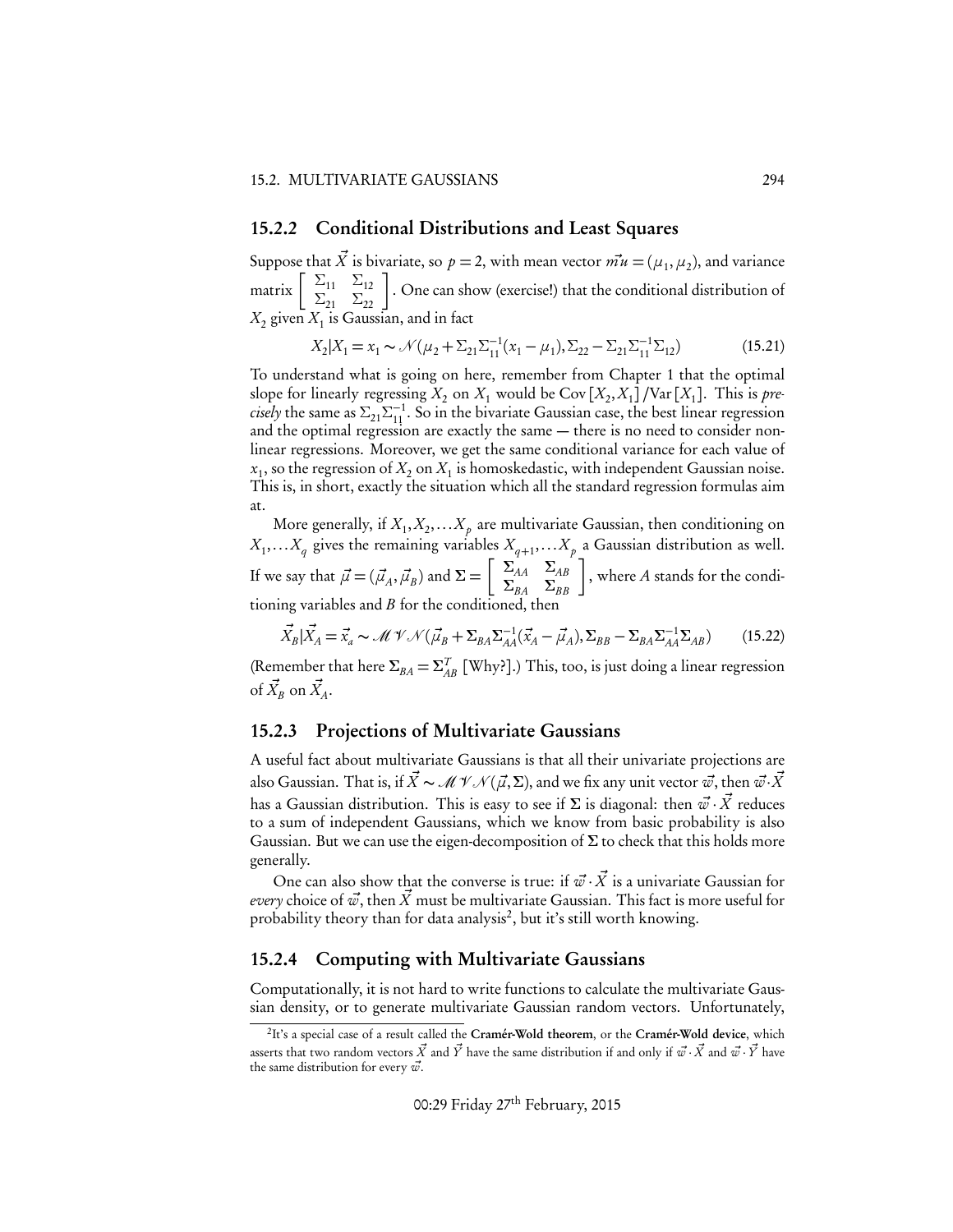no one seems to have thought to put a standard set of such functions in the basic set of R packages, so you have to use a different library. The MASS library contains a function, mvrnorm, for generating multivariate Gaussian random vectors. The mvtnorm contains functions for calculating the density, cumulative distribution and quantiles of the multivariate Gaussian, as well as generating random vectors<sup>3</sup> The package mixtools, which will use in Chapter 21 for mixture models, includes functions for the multivariate Gaussian density and for random-vector generation.

#### 15.3 Inference with Multivariate Distributions

As with univariate distributions, there are several ways of doing statistical inference for multivariate distributions. Here I will focus on parametric inference, since nonparametric inference is covered in Chapter 16.

#### 15.3.1 Estimation

The oldest method of estimating parametric distributions is moment-matching or the method of moments. If there are *q* unknown parameters of the distribution, one picks *q* expectation values — means, variances, and covariances are popular and finds algebraic expressions for them in terms of the parameters. One then sets these equal to the sample moments, and solves for the corresponding parameters. This method can fail if you happen to chose algebraically redundant moments, since then you really have fewer equations than unknowns<sup>4</sup>. Perhaps more importantly, it quickly becomes very awkward to set up and solve all the necessary equations, and anyway this neglects a lot of information the data. [[TODO: Move results on

The approach which has generally replaced the method of moments is simply the maximum likelihood estimamethod of maximum likelihood. The likelihood is defined in *exactly* the same way for tion to Appendix E.2]] multivariate distributions as for univariate ones. If the observations  $\vec{x}$ , are assumed to be independent, and  $\theta$  stands for all the parameters bundled together, then

$$
L(\theta) = \prod_{i=1}^{n} p(\vec{x}_i; \theta)
$$
\n(15.23)

and the maximum likelihood estimate (MLE) is

$$
\widehat{\theta}_{MLE} = \underset{\theta}{\operatorname{argmax}} L(\theta) \tag{15.24}
$$

Again, as in the univariate case, it is usually simpler and more stable to use the loglikelihood:

$$
\ell(\theta) = \sum_{i=1}^{n} \log p(\vec{x}_i; \theta)
$$
\n(15.25)

00:29 Friday 27<sup>th</sup> February, 2015

<sup>3</sup>It also has such functions for multivariate *t* distributions, which are to multivariate Gaussians exactly as ordinary *t* distributions are to univariate Gaussians.

<sup>4</sup>For instance, you can't use variances, covariances *and* correlations, since knowing variances and covariances fixes the correlations.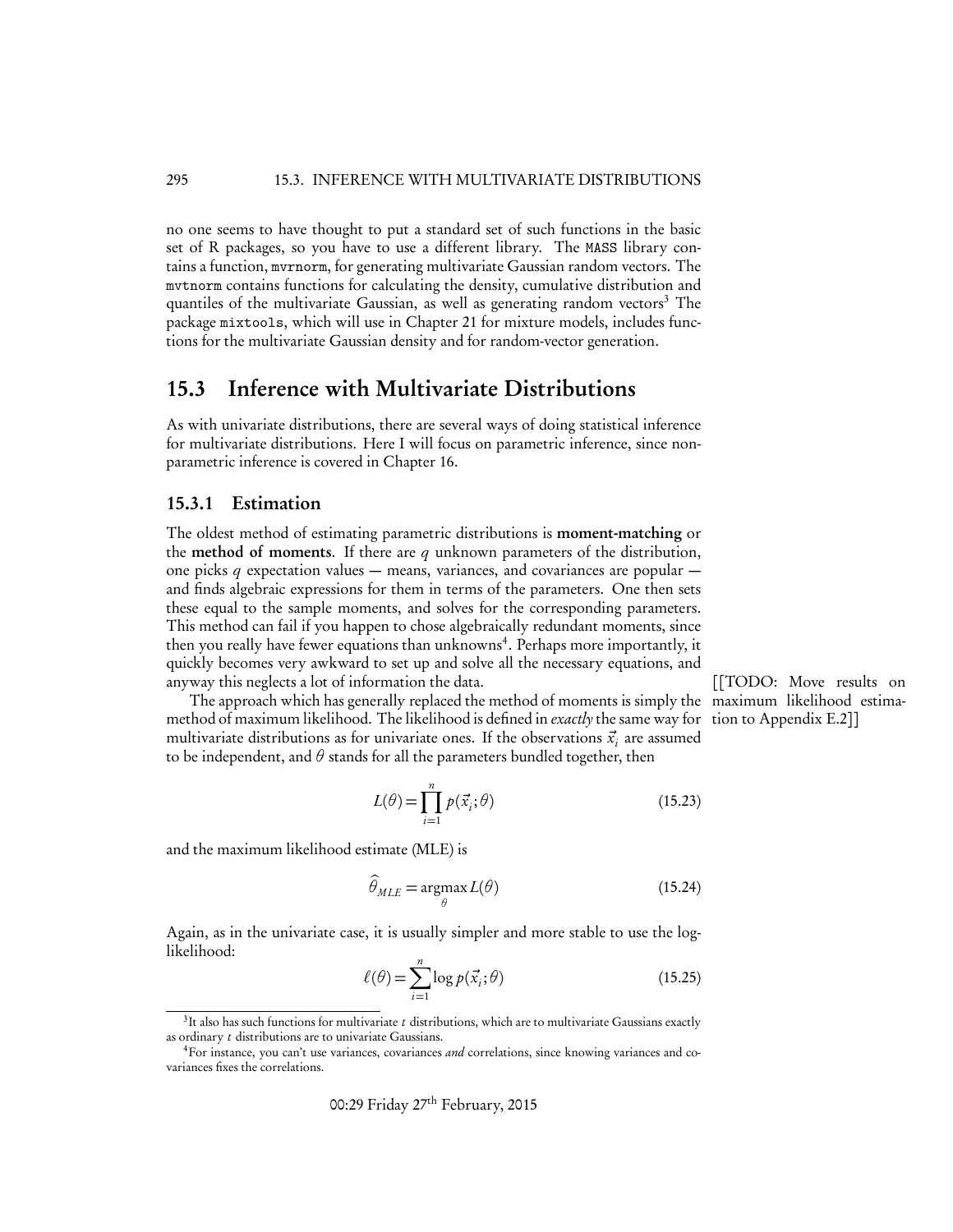making use of the fact that

$$
\underset{\theta}{\operatorname{argmax}} L(\theta) = \underset{\theta}{\operatorname{argmax}} \ell(\theta) \tag{15.26}
$$

The simplest possible case for this is the multivariate Gaussian, where the MLE *is* the sample mean vector and the sample covariance matrix. Generally, however, the maximum likelihood estimate and the moment-matching estimate will not coincide.

Of course, for inference, we generally need more than just a point estimate like  $\theta_{MLE}$ , we need some idea of uncertainty. We can get that pretty generically from maximum likelihood. *Very* informally, since we are maximizing the log-likelihood, the precision with which we estimate the parameter depends on how sharp that maximum is — the bigger the second derivative, the more precise our estimate. In fact, one can show (Wasserman, 2003, §9.7 and 9.10) that

$$
\widehat{\theta}_{MLE} \rightsquigarrow \mathcal{MVN}(\theta_0, -\mathbf{H}^{-1}(\theta_0))
$$
\n(15.27)

where  $\theta_0$  is the true parameter value, and **H** is the **Hessian** of the log-likelihood, its matrix of second partial derivatives,

$$
H_{jk}(\theta) = \left. \frac{\partial^2 \ell}{\partial \theta_j \partial \theta_k} \right|_{\theta} \tag{15.28}
$$

In turn,

$$
\frac{1}{n}H_{jk}(\theta_0) \to \mathbf{E}\left[\frac{\partial^2 \log p(X;\theta_0)}{\partial \theta_j \partial \theta_k}\right] \equiv -J_{jk}(\theta_0)
$$
\n(15.29)

which defines the Fisher information matrix J. One can therefore get (approximate) confidence regions by assuming that  $\theta_{MLE}$  has a Gaussian distribution with covariance matrix  $n^{-1}$ **J**<sup>-1</sup>( $\hat{\hat{\theta}}_{MLE}$ ) or  $-H^{-1}(\hat{\theta}_{MLE}^T)$ . We thus get that Var  $\left[\hat{\theta}_{MLE}\right] = O(n^{-1}),$ and  $\theta_{MLE} - \theta_0 = O(n^{-1/2}).$ 

Note that Eq. 15.27 is *only* valid as  $n \to \infty$ , and further assumes that (i) the model is well-specified, (ii) the true parameter value  $\theta_0$  is in the interior of the parameter space, and (iii) the Hessian matrix is strictly positive. If these conditions fail, then the distribution of the MLE need not be Gaussian, or controlled by the Fisher information matrix, etc.

An alternative to the asymptotic formula, Eq. 15.27, is simply parametric or nonparametric bootstrapping.

#### 15.3.2 Model Comparison

Out of sample, models can be compared on log-likelihood. When a strict out-ofsample comparison is not possible, we can use cross-validation.

In sample, a likelihood ratio test can be used. This has two forms, depending on the relationship between the models. Suppose that there is a large or wide model, with parameter  $\Theta$ , and a narrow or small model, with parameter  $\theta$ , which we get

00:29 Friday 27<sup>th</sup> February, 2015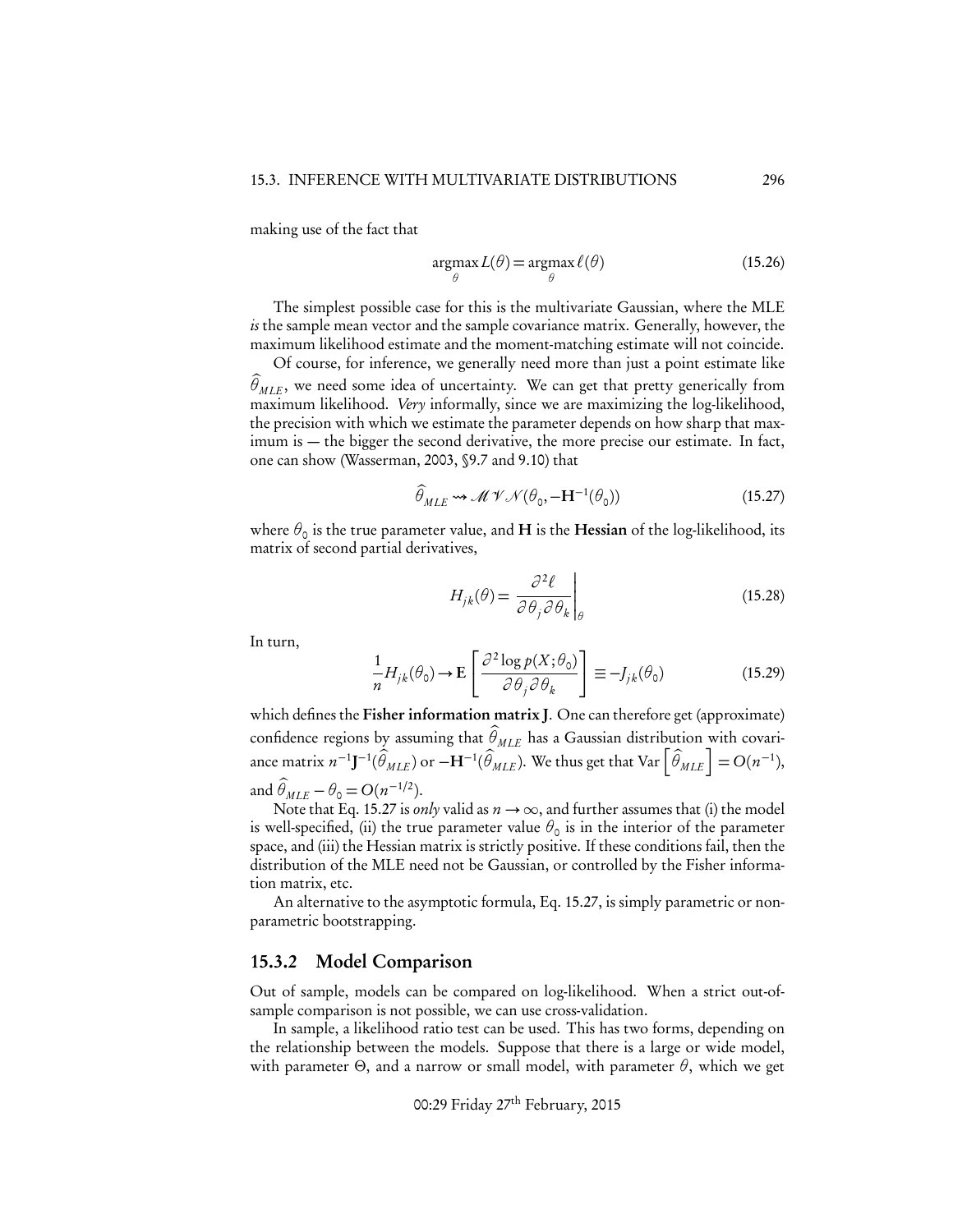by fixing some of the components of  $\Theta$ . Thus the dimension of  $\Theta$  is *q* and that of  $\theta$  is  $r < q$ . Since every distribution we can get from the narrow model we can also get from the wide model, in-sample the likelihood of the wide model must always be larger. Thus

$$
\ell(\widehat{\Theta}) - \ell(\widehat{\theta}) \ge 0 \tag{15.30}
$$

Here we have a clear null hypothesis, which is that the data comes from the narrower, smaller model. Under this null hypothesis, as  $n \to \infty$ ,

$$
2[\ell(\widehat{\Theta}) - \ell(\widehat{\theta})] \rightsquigarrow \chi^2_{q-r}
$$
\n(15.31)

provided that the restriction imposed by the small model doesn't place it on the boundary of the parameter space of  $\Theta$ . (See Appendix G.)

For instance, suppose that  $\vec{X}$  is bivariate, and the larger model is an unrestricted Gaussian, so  $\Theta =$  $\int$  $(\mu_1, \mu_2), \begin{bmatrix} \Sigma_{11} & \Sigma_{12} \\ \Sigma_{12} & \Sigma_{22} \end{bmatrix}$ . A possible narrow model might impose the assumption that the components of  $\vec{X}$  are uncorrelated, so  $\theta = \begin{cases} \end{cases}$ 

This is a restriction on the broader model, but not one which is on the boundary of

$$
(\mu_1, \mu_2), \left[\begin{array}{cc} \Sigma_{11} & 0 \\ 0 & \Sigma_{22} \end{array}\right] \bigg\}.
$$

the parameter space, so the large-sample  $\chi^2$  distribution should apply. A restriction which *would* be on the boundary would be to insist that  $X_2$  was constant, so  $\Sigma_{22} = 0$ . (This would also force  $\Sigma_{12} = 0.$ )

If, on the other hand, that we have two models, with parameters  $\theta$  and  $\psi$ , and they are completely non-nested, meaning there are no parameter combinations where

$$
p(\cdot; \theta) = p(\cdot; \phi) \tag{15.32}
$$

then in many ways things become easier. For *fixed* parameter values  $\theta_0$ ,  $\psi_0$ , the mean log-likelihood ratio is just an average of IID terms:

$$
\frac{1}{n} [\ell(\theta_0) - \ell(\psi_0)] \equiv \frac{1}{n} \sum_{i=1}^n \Lambda_i
$$
\n(15.33)

$$
= \frac{1}{n} \sum_{i=1}^{n} \log \frac{p(x_i; \theta_0)}{p(x_i; \psi_0)}
$$
(15.34)

By the law of large numbers, then, the mean log-likelihood ratio converges to an expected value **E**[ $\Lambda$ ]. This is positive if  $\theta_0$  has a higher expected log-likelihood than  $\psi_0$ , and negative the other way around. Furthermore, by the central limit theorem, as *n* grows, the fluctuations around this expected value are Gaussian, with variance  $\sigma_{\Lambda}^2/n$ . We can estimate  $\sigma_{\Lambda}^2$  by the sample variance of log  $\frac{p(x_i;\theta_0)}{p(x_i;\phi_0)}$ .

Ordinarily, we don't have just a single parameter value for each model, but also ordinarily,  $\theta_{MLE}$  and  $\phi_{MLE}$  both converge to limits, which we can call  $\theta_{\sf o}$  and  $psi_{\sf o}.$ At the cost of some fancy probability theory, one can show that, in the non-nested case,

$$
\frac{\sqrt{n}}{n} \frac{\ell(\widehat{\theta}) - \ell(\widehat{\psi})}{\sigma_{\Lambda}^2} \rightsquigarrow \mathcal{N}(\mathbf{E}[\Lambda], 1)
$$
\n(15.35)

00:29 Friday 27<sup>th</sup> February, 2015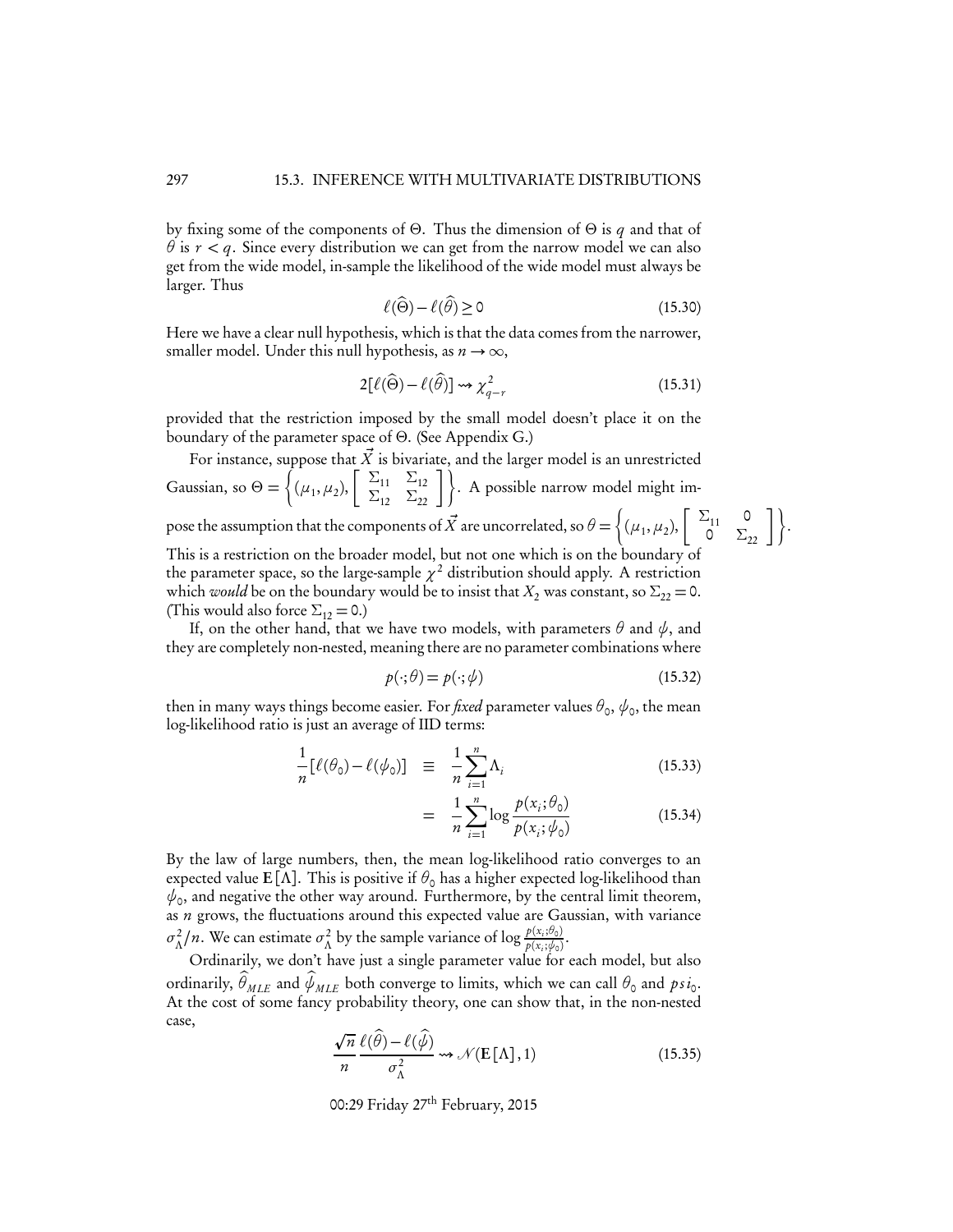and that we can consistently estimate  $E[\Lambda]$  and  $\sigma_{\Lambda}^2$  by "plugging in"  $\theta$  and  $\phi$  in place of  $\theta_0$  and  $\psi_0$ . This gives the **Vuong test** for comparing the two models Vuong (1989). The null hypothesis in the Vuong test is that the two models are equally good (and neither is exactly true). In this case,

$$
V = \frac{1}{\sqrt{n}} \frac{\ell(\hat{\theta}) - \ell(\hat{\psi})}{\hat{\sigma}_{\Lambda}} \rightsquigarrow \mathcal{N}(0, 1)
$$
 (15.36)

If *V* is significantly positive, we have evidence in favor of the  $\theta$  model being better (though not necessarily *true*), while if it is significantly negative we have evidence in favor of the  $\psi$  model being better.

The cases where two models *partially* overlap is complicated; see Vuong (1989) for the gory details<sup>5</sup>

#### 15.3.3 Goodness-of-Fit

For univariate distributions, we often assess goodness-of-fit through the Kolmogorov-Smirnov  $(KS)$  test<sup>6</sup>, where the test statistic is

$$
d_{KS} = \max_{a} |\widehat{F}_n(a) - F(a)| \tag{15.37}
$$

with  $F_n$  being the empirical CDF, and  $F$  its theoretical counterpart. The null hypothesis here is that the data were drawn IID from *F* , and what Kolmogorov and Smirnov did was to work out the distribution of  $d_{KS}$  under this null hypothesis, and show it was the same for all *F* (at least for large *n*). This lets us actually calculate *p* values.

We could use such a test statistic for multivariate data, where we'd just take the maximum over vectors *a*, rather than scalars. But the problem is that we do not know its sampling distribution under the null hypothesis in the multivariate case — Kolmogorov and Smirnov's arguments don't work there — so we don't know whether a given value of  $d_{KS}$  is large or small or what.

There is however a fairly simple approximate way of turning univariate tests into multivariate ones. Suppose our data consists of vectors  $\vec{x}_1, \vec{x}_2, \ldots, \vec{x}_n$ . Pick a unit vector  $\vec{w}$ , and set  $z_i = \vec{w} \cdot \vec{x_i}$ . Geometrically, this is just the projection of the data along the direction  $\vec{w}$ , but these projections are *univariate* random variables. If the  $\vec{x}$ , were drawn from *F* , then the *zi* must have be drawn from the corresponding projection of *F*, call it  $F_{\vec{w}}$ . If we can work out the latter distribution, then we can apply our favorite univariate test to the  $z_i$ . If the fit is bad, then we know that the  $\vec{x}_i$  can't have come from *F*. If the fit is good for the *z<sub>i</sub>*, then the fit is also good for the  $\vec{x}_i$  — at least

<sup>5</sup>If you are curious about why this central-limit-theorem argument doesn't work in the nested case, notice that when we have nested models, and the null hypothesis is true, then  $\Theta \to \theta$ , so the numerator in the Vuong test statistic,  $[\ell(\hat{\theta}) - \ell(\hat{\phi})]/n$ , is converging to zero, but so is the denominator  $\sigma_{\Lambda}^2$ . Since 0/0 is undefined, we need to use a stochastic version of L'Hoptial's rule, which gives us back Eq. 15.31. See, yet again, Vuong (1989).

<sup>6</sup>I discuss the KS test here for concreteness. Much the same ideas apply to the Anderson-Darling test, the Cramér-von Mises test, and others which, not being such good ideas, were only invented by one person.